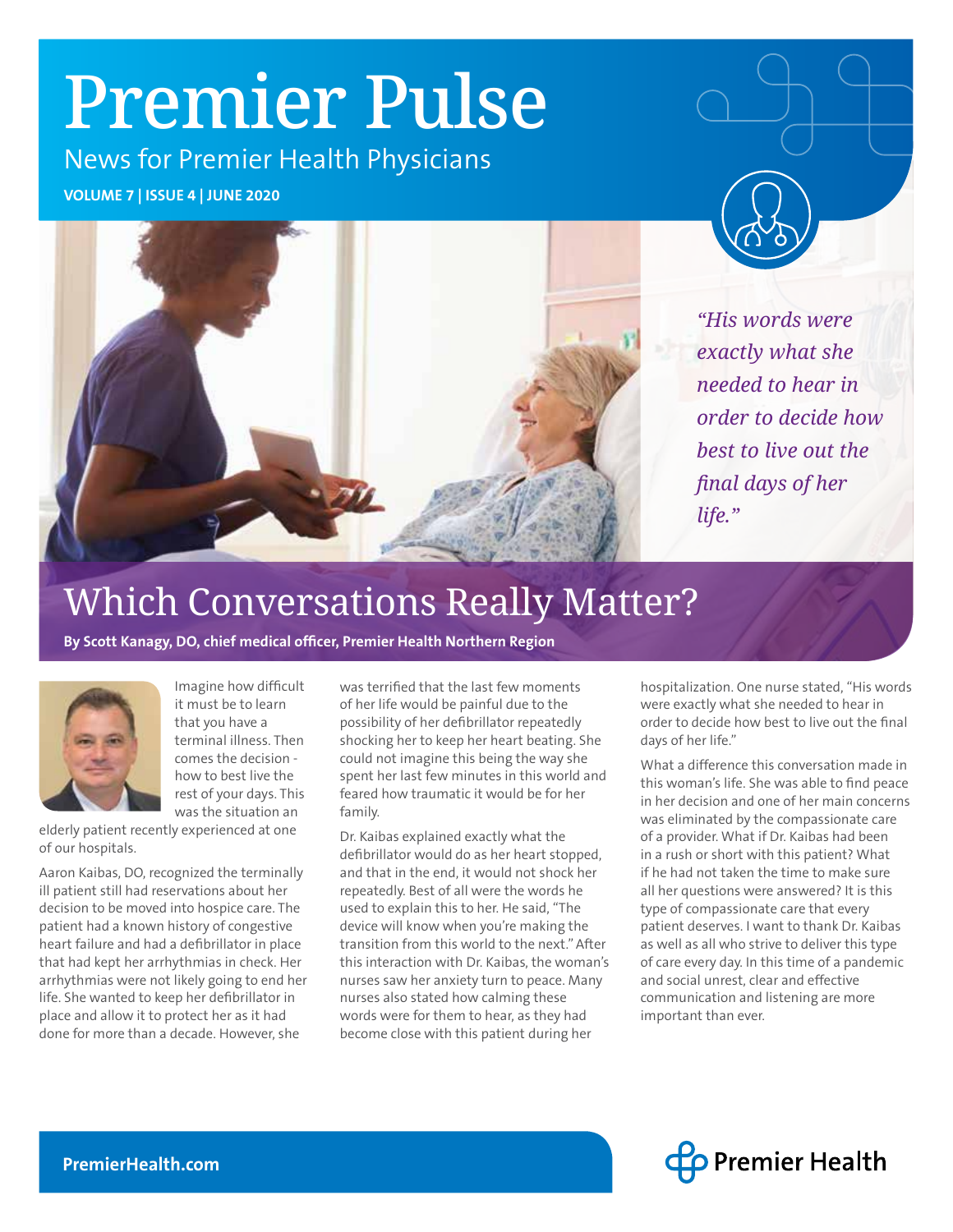# Premier Health Offers Special Pricing on COVID-19 IgG Antibody Testing



Premier Health and CompuNet Clinical Laboratories are pleased to offer special pricing on the COVID-19 IgG antibody test for Premier Health employees, volunteers, and medical staff through December 30, 2020. COVID-19 IgG antibody testing, known as the SARS CoV2 IgG antibody test, provides valuable information to people who might be interested in donating convalescent plasma through the Community Blood Center to help patients currently fighting COVID-19, or who are curious if an unexplained respiratory illness might have been COVID-19.

#### **How do I know if the test is right for me?**

Individuals who would like to know if they have been previously infected with COVID-19 should consider contacting their health care provider to discuss the need for antibody testing. *Please note that testing positive for the IgG antibody does not necessarily imply immunity from COVID-19. Whatever the result, individuals should continue to follow federal, state, and local public health guidance for social distancing and other recommended behaviors during the pandemic and must comply with Premier Health policies regarding PPE usage and universal masking.*

Antibody testing is not for individuals who believe they have an active COVID-19 infection. If an individual has COVID-19 symptoms, they should contact a health care provider who will determine the need for a COVID-19 screening test.

#### **How is the test done?**

The antibody test is performed on a patient's blood specimen and will detect the IgG antibody to SARS-CoV2. If detected, this likely indicates that a person was previously infected with the virus that causes COVID-19. An IgG antibody is a protein that the body produces in the latter stages of infection and may remain for some time after a person has recovered.

#### **How much does it cost for the test?**

The Premier Health Employee Plan will cover the cost of the IgG antibody test at 100 percent during the National Emergency period (currently through July 24 and including any extension) for employees and their dependents covered under the plan. You must obtain a physician's order to use your insurance.

You may also visit a CompuNet Patient Service Center (PSC) without a physician's order and request the

IgG antibody test. The test is available at a discounted rate of \$40 for Premier Health employees, volunteers and medical staff only, through December 30, 2020. You must show your Premier Health badge at the time of service and payment is due at time of service using a credit card or check. CompuNet cannot bill insurance companies for the patient-ordered direct access test. Test results will be available through the CompuNet Results Portal, *My Labs Now*, within a couple days. To register for the **CompuNet Results Portal, text** *mylabs* **to 66349** or go to **https://mylabsnow. luminatehealth.com/**.

#### **Where can I go to get the test?**

To obtain the antibody test without a doctor's order, visit the Premier Health COVID-19 intranet page and print the CompuNet Direct Access Lab Test form. Complete the form and bring it to the CompuNet PSC along with your check or credit card and Premier Health badge. No appointment is needed. Based on Governor DeWine's Reopen Ohio guidelines, CompuNet requires patients to wear a mask.

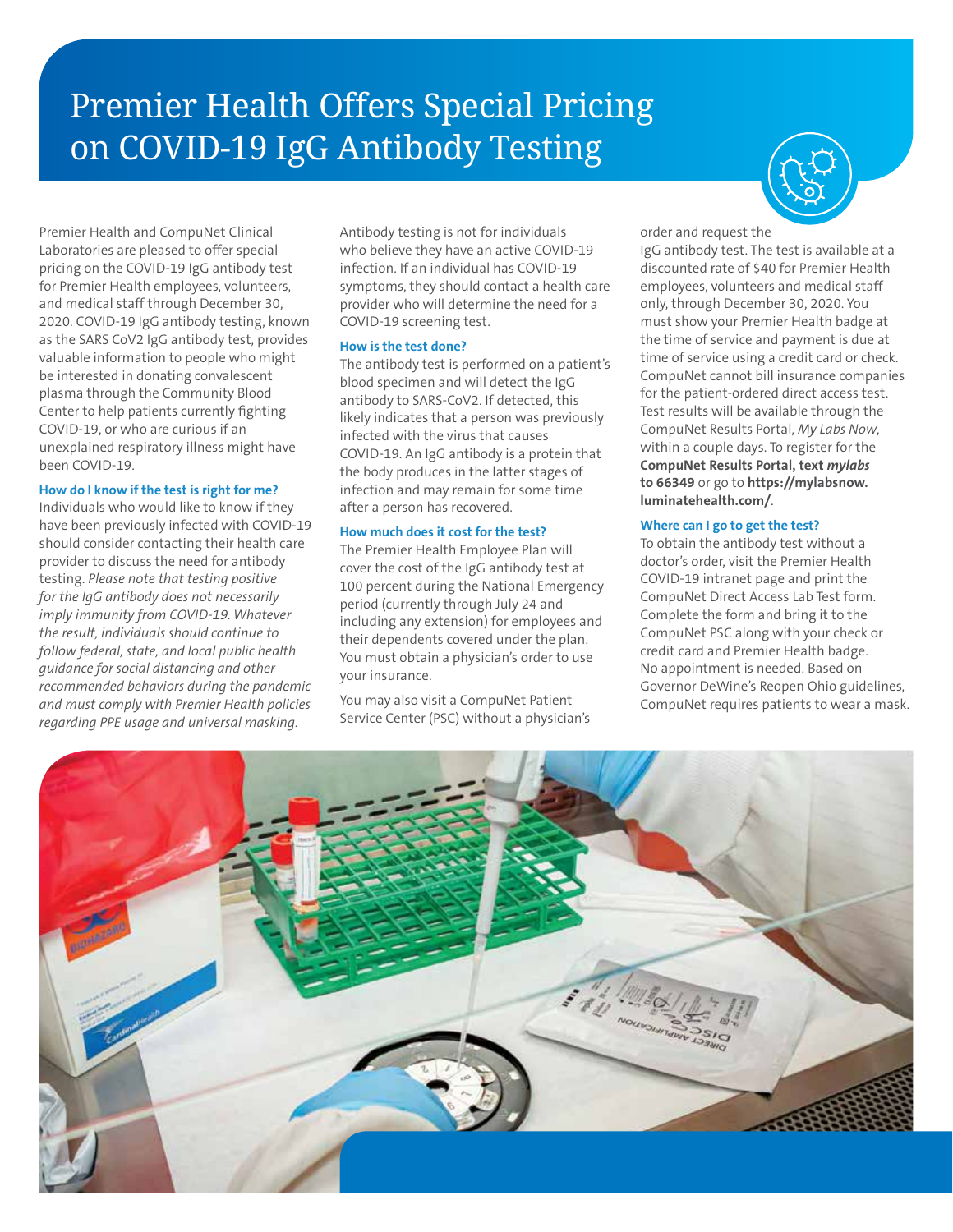### PHYSICIAN PROFILE OB/GYN Enjoys Family Time, Vacationing on Beach





#### **William J. Rush, MD What is your clinical specialty?**

Female pelvic medicine and reconstructive surgery, also known as urogynecology. It

is a subspecialty of OB/GYN or urology and treats benign conditions of the female pelvic organs that include urinary incontinence, pelvic organ prolapse, overactive bladder, and recurrent urinary tract infections.

#### **Where did you go to school?**

Undergraduate at the University of Dayton; medical school at University of Cincinnati; and residency at University of Tennessee Medical Center in Knoxville

#### **What brought you to Premier Health?**

I grew up in Cincinnati with most of my family still in Ohio. My wife, Carla, and I wanted to be near family and looked at surrounding communities. Lifestages (now a part of Premier Health) has the same philosophy of caring for women at all stages of their health which is what I was looking for in a practice.

#### **Why did you choose medicine as a career?**

I have always felt a calling to help people in a unique and personal way. Through medicine, I found a passion to care for people with the ability to be challenged in various aspects of that care.

#### **Who are the people who influenced and/or mentored you?**

I've had many influences and mentors throughout the various stages of my career. Growing up, I had an uncle who showed me what medicine could be like with a family and inspired me to pursue medicine as a career. In residency, I had two main mentors, Dr. Bob Elder and Dr. Mark Hennessy, who pushed me as a physician and a person to be my best.

After residency, I joined Lifestages because I saw multiple physicians within the group who would add to that mentorship as I began my career. Through their leadership and partnership, I grew as a person and a physician to better serve my community. Their influence helped to shape how I practice medicine today.

#### **What is one thing most people don't know about you?**

I am an avid woodworker. I have a woodshop at my house that I consider a sanctuary. I love to build various types of furniture and objects for our family and friends. Most recently, I built a vanity for my daughter, a bookcase for my son, and a chopping block for my wife and me in the kitchen.

#### **Where is your hometown?**

Cincinnati, Ohio

#### **What, if any, sports team(s) do you cheer for?**

University of Dayton – Basketball season tickets for the past 14 years University of Tennessee - College football

However, I watch more golf than any other sport. My two favorite golfers are Ian Poulter and Rory McIlroy.

#### **What is the last book you read?**

*The Institute* by Stephen King (one of my favorite authors)

#### **What is your favorite song in your playlist?**

Love is the Seventh Wave by Sting. Almost anything by Sting or David Bowie would make the list.

#### **What is your favorite food?**

A perfect steak is my favorite at home. When out, I enjoy most all types of cuisine. There is very little I won't try or enjoy.

#### **What is your favorite hobby?**

Woodworking in the winter Golf in the summer

**What is your favorite animal, and why?**  Dog – a wonderful and loyal companion

#### **Where is your favorite vacation spot, and why?**

I find it extremely peaceful and fun to visit the beach. I can relax, take a walk, or play in the ocean with my family. It has it all. Specifically, I love to go to Kiawah Island, SC with our family. It is a beautiful beach with wonderful golf courses and excellent food.

#### **Describe something (a thing, person, place, experience, etc.) for which you are especially thankful:**

I am especially grateful each and every day for my wife, Carla, and two children, Sophie, 13, and Charlie, 10. I love to play games, relax, and share as much of my life with them as possible. They give me daily inspiration to improve and be the best person I can be.

### Pick a side

**iPhone or Android** iPhone

**Early bird or night owl**  Night owl

**Beach bum or mountain hiker?**  Beach bum

**Dress shoes or tennis shoes?**  Neither…Sandals, whenever I can

#### **Paperback or e-reader?**

e-reader for convenience, but I buy hardcover books for certain authors that I follow closely

**Coffee or tea?**  Coffee in the morning, tea in the evening

#### **Cooking or baking?**

Cooking, especially grilling on the Big Green Egg

#### **Sweet or salty?**

Sweet – I have a major sweet tooth, especially for Graeter's ice cream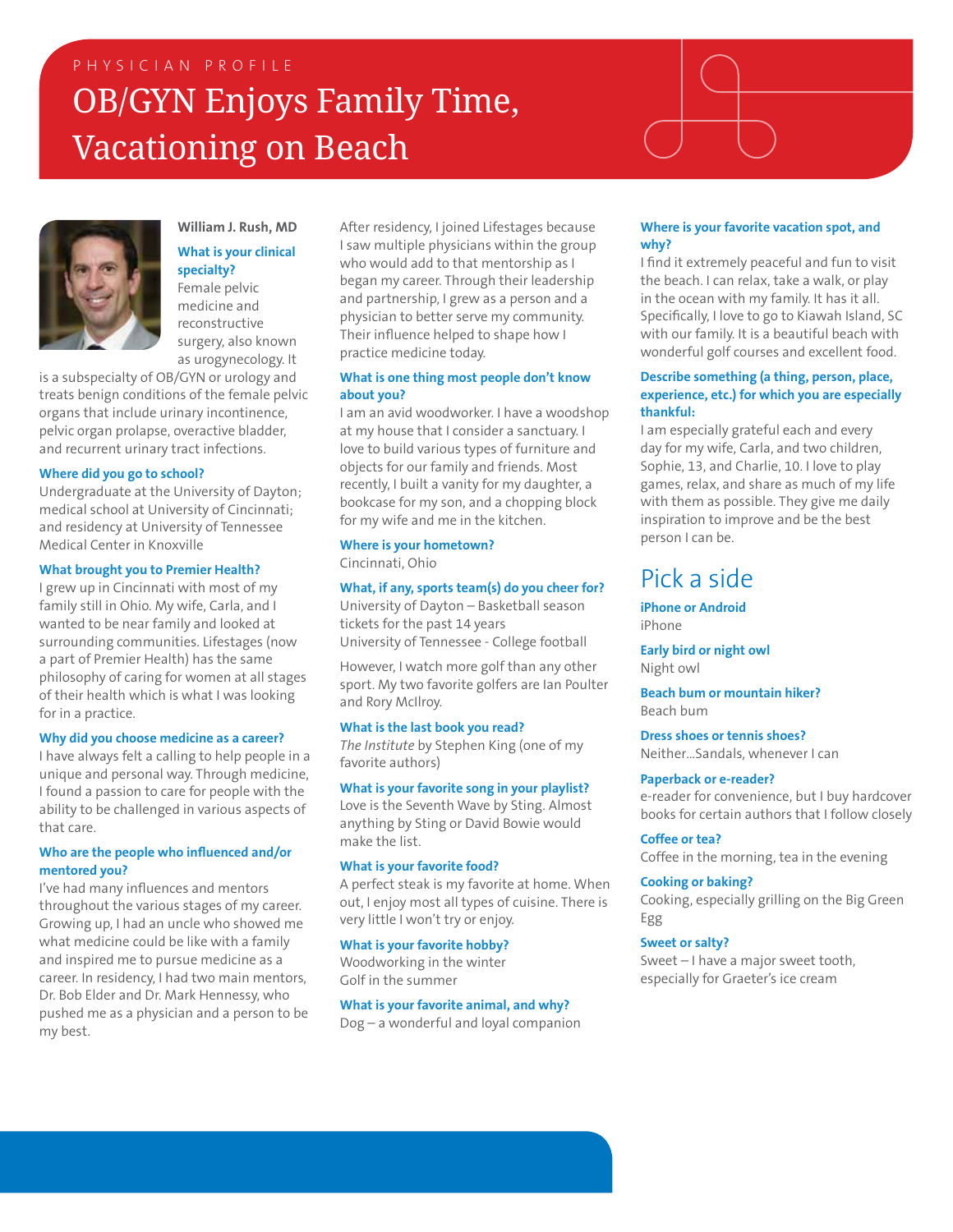### Premier Health's Ninth Urgent Care Opens in Piqua



Premier Health has opened its newest urgent care location in Piqua. The site is part of a larger rollout, which now includes nine locations throughout Southwest Ohio.

The Premier Health Urgent Care in Piqua, located inside the Outpatient Care Center North Premier Health building at 280 Looney Road, officially opened to patients on May 18.

The urgent care location will handle a variety of health care needs from minor illnesses such as sinus infections, earaches, allergies and pink eye to injuries such as fractured bones. Providers will also conduct school and sports physicals, as well as administer vaccinations. Diagnostic testing for the flu, pregnancy and strep can be done on-site as well as X-rays.

> Premier Health Urgent Care locations also offer many occupational health services such as initial injury and post-accident care, drug testing, employee sick care, and company-wide wellness biometric screenings.

The Piqua location will be open from 9 a.m. to 9 p.m. every day of the week. Each Premier Health Urgent Care is staffed by local advanced practice providers, who are physician assistants and nurse practitioners working under the close supervision of a physician.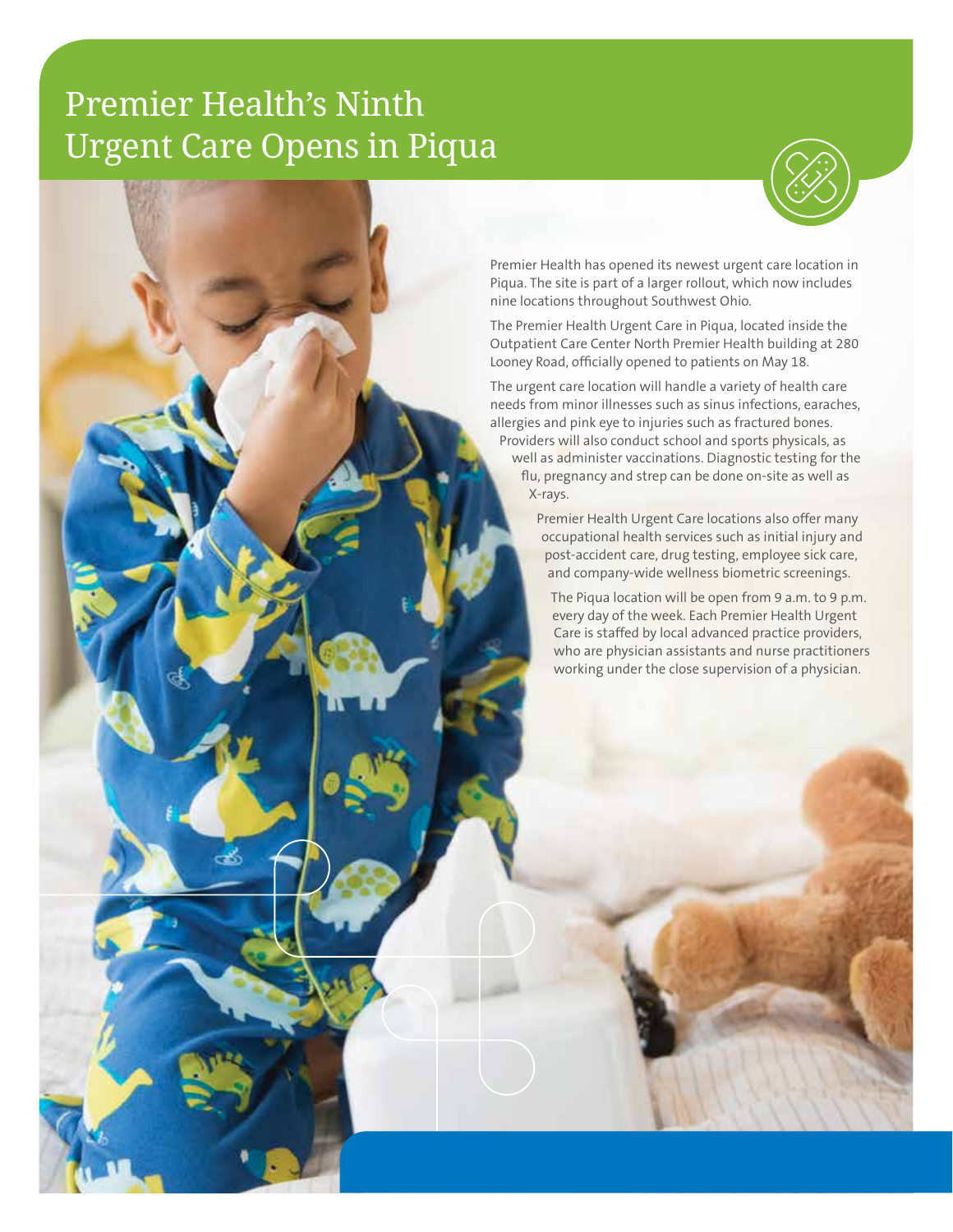# Neurological Infusion Treatment

**By Jason Merritt, vice president, Premier Physician Network specialty services and neuroscience service line**



It is widely recognized that health care is rapidly transitioning more services to the outpatient and ambulatory setting. Neurosciences are not immune to this

change in care paradigm. One area in which this change has been most evident is in the delivery of infusion treatment for both chronic and acute neurological conditions. Premier Health Neurosciences, through the Clinical Neuroscience Institute (CNSI), has developed a consumer and provider centric model to meet this growing patient need.

Under the leadership of Tracey Eicher, MD, MSCS, certified neurologist and Richard Kim, MD, board certified in headache medicine, CNSI has developed a program that is aimed at treating Multiple Sclerosis (MS), NeuroMyelitis Optica (NMO), Central Nervous System (CNS) Vasculitis, Acute Disseminated Encephalomyelitis (ADEM), and migraine.

The CNSI Infusion Center offers a variety of best practice therapies focused on MS and migraine. These therapies include: Tysabri, Ocrevus, Lemtrada, and Rituxan for MS. For migraine: Dihydroergotamine (DHE), Magnesium Sulfate, Imitrex, Solumedrol, Keppra, Vyepti, and several other traditional migraine treatments. The infusion center is supported by three registered nurses and two preauthorization specialists. In 2019, the CNSI infusion center completed nearly 1,000 infusion therapies. Dr. Eicher and Dr. Kim also participated in various clinical trials for new treatment options.

In addition to the most up-to-date therapy, patient benefits of the infusion center start with the care area. CNSI is the only neuroinfusion center in the area in which each patient is treated in a private room with a comfortable infusion recliner. According to Dr. Eicher, "Patients love receiving their infusions in the same location as they see their MS or headache team." The nursing staff is experienced with the medications and can offer direct patient and family education. Many of the conditions treated in the infusion center are chronic and the patients benefit from the rapport established with staff during ongoing treatments. With the infusion center located in the CNSI clinic, providers have immediate access to the patient for any issue or treatment questions.

Providers can easily refer patients to the CNSI infusion center by sending a referral to Dr. Kim or Dr. Eicher. Our team will establish a care plan and preauthorize and schedule treatments. Migraine patients established with Dr. Kim or Marie Chambers, CNP, can also receive acute treatments as needed, including same-day or next-day infusion appointments. Offering acute infusions prevents unnecessary emergency room visits and potential admissions. Next year, we will see the addition of infusion therapies for dementia under the direction of Christopher Jansen, MD.

The infusion center has allowed CNSI to bring best practice infusion treatments and cutting-edge clinical trial medications to patients and providers in the Miami Valley. If you have a patient who would benefit from the infusion services, please send an EPIC referral to Dr. Eicher or Dr. Kim. You can also fax a referral to **(937) 208-5143** or call (**937) 208-4200.** 

# Provider Praise

Premier Health patients submit thousands of comments each year acknowledging physicians across sampling of appreciation received in recent months:

**Dr. Aldstadt** is the best physician! He takes his time with me and is always concerned about any visiting the doctor a very good experience.

I have seen **Dr. Rettig** for many years. I have always had a pleasant experience at each visit. From the front desk to check out, everyone has always been wonderful.

**Dr. Kettle** always takes the time to listen. I have recommended him to many people.

**Dr. Boyd** and her team are caring, respectful, and very knowledgeable.

**Dr. Guy** and his staff are attentive and compassionate toward their patients.

I am happy that **Dr. Harju** is here to provide excellent service for my husband and me.

I really appreciate **Dr. Danis**. understanding of my problem and a plan of attack for the future.

I consider **Dr. Maraboyina** as an excellent doctor who is very cardiologist.

**Dr. Powell** has treated me for the past two years with respect and honesty. I would highly recommend this doctor to anyone.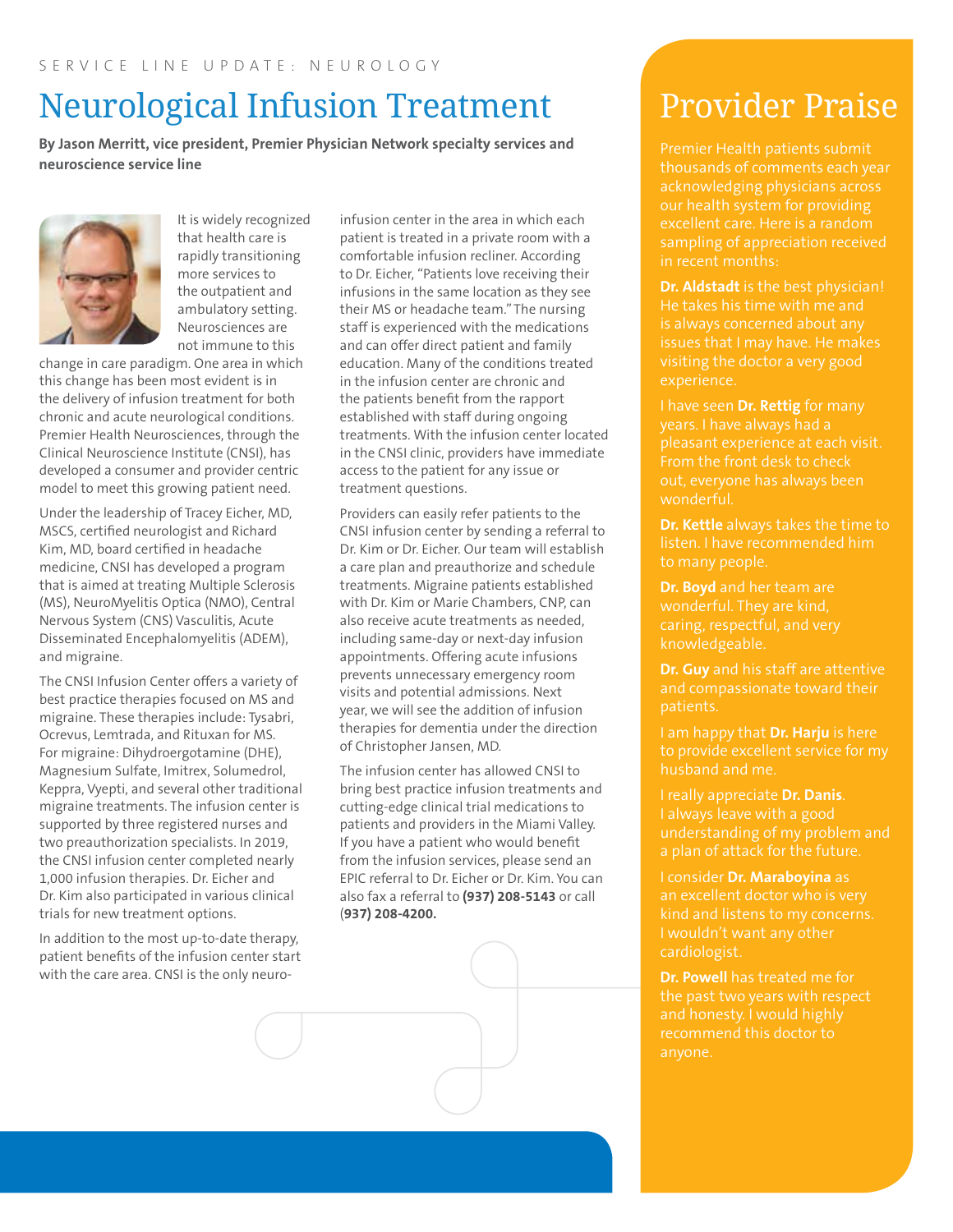### Donations, Distinctions, and Re-Entry



#### Atrium Medical Center

Throughout May, the community continued to show support and generosity for Atrium Medical Center staff battling the COVID-19 pandemic. Donations of PPE, meals, cards of appreciation, and even special masks that allow deaf and hard-of-hearing patients to read lips have all bolstered the spirits of our health care heroes.



The Cincinnati region's hospitals held a Zoom town hall in May to discuss the next phase in the coronavirus pandemic, particularly as hospitals ramped up to resume elective

procedures. **Roberto Colon, MD**, system vice president of quality and safety, was among the 12 representatives from hospital networks in Ohio, Kentucky, and Indiana who took part in the event organized by the Health Collaborative in Cincinnati.

Atrium's Wound Care Center recently was named a 2019 Center of Distinction. The center was awarded this honor by Healogics, the nation's largest provider of advanced wound care services. The Wound Care Center achieved outstanding clinical outcomes for 12 consecutive months, including patient satisfaction higher than 92 percent, and a minimum wound healing rate of at least 92 percent within 28 median days to heal. "The Wound Care Center's goal is to increase awareness about the safety and necessity of wound care during the COVID-19 pandemic," said Daniel Butler, MD, medical director of the Wound Care Center at Atrium. "Our focus is to keep patients from needing to visit the emergency department due to wound complications."

In May, Premier Health's mobile mammography coach returned to the road, offering mammography services to those whose routine screening exams may have been affected by the coronavirus pandemic. Like all Premier Health care sites, the mobile mammography coach is utilizing strict cleaning and sanitation practices. All rooms and equipment are cleaned continually. All staff are following Centers for Disease Control and Prevention guidelines for hand hygiene and use of masks and additional personal protective equipment, as appropriate. The coach is operated by Atrium Medical Center.

Premier Health's Atrium Medical Center has been recognized as one of the Top Workplaces in Cincinnati by the *Cincinnati Enquirer.* The hospital employs more than 1,400 providers, nurses, administrators, and staff. Employees were asked to answer an engagement survey about their workplace environment and culture. Recipients of the Top Workplaces honor were judged on corporate alignment, employee coaching, connection with employees, engagement, performance, and leadership. For 2020, a record number of employers agreed to take the Top Workplaces survey. Combined, they employ 57,249 people in the region. Of those employees who received questionnaires, 36,357 responded, either on paper or online. For this year's winners list, a record 130 Cincinnati-area employers were ranked based on their employee survey feedback.

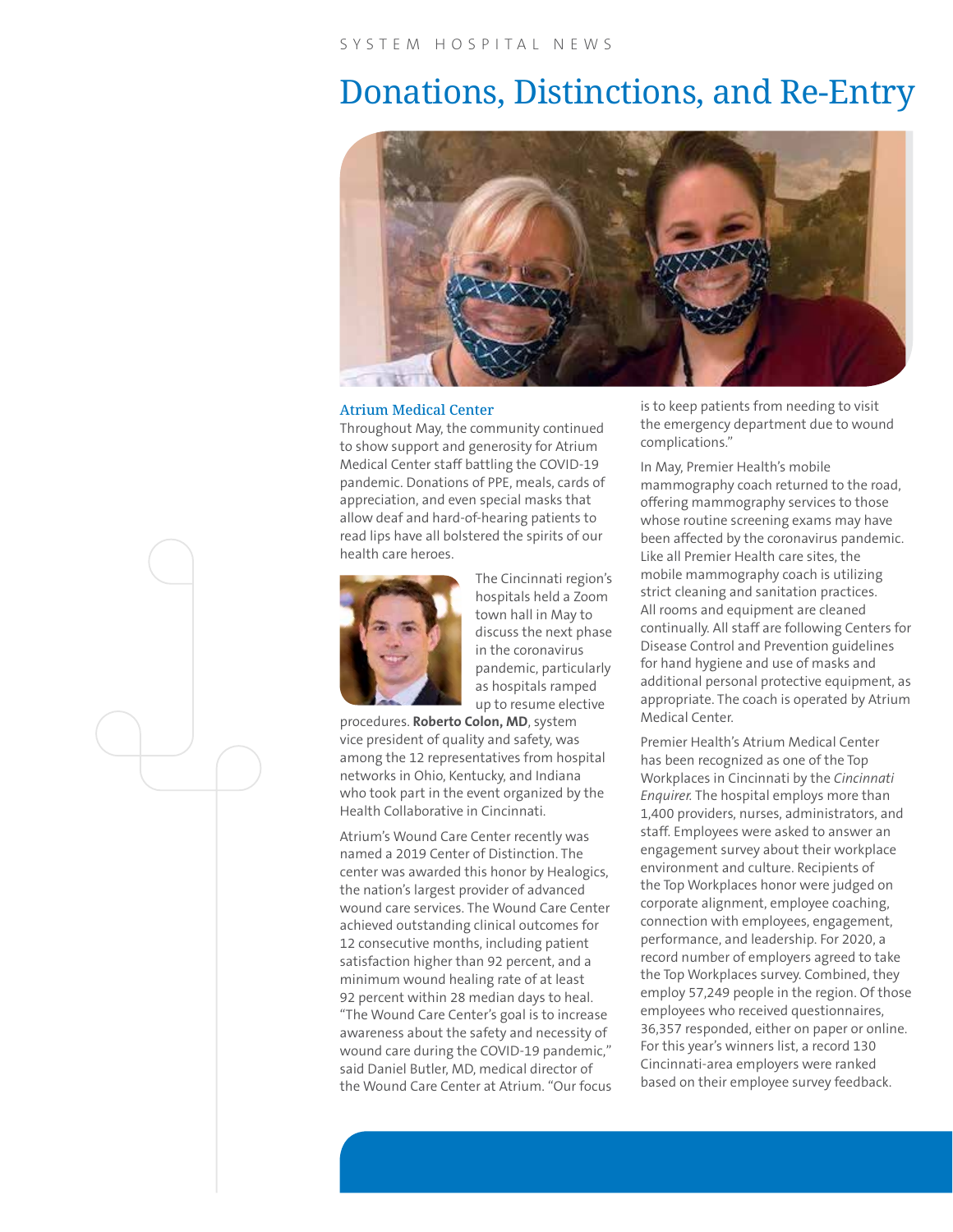#### Miami Valley Hospital Campuses

On behalf of everyone at Miami Valley Hospital, special gratitude was extended to all the therapy, nursing, physician, and administrative staff of the MVH Rehabilitation Institute of Ohio. They transitioned to their new home, the Rehabilitation Institute of Ohio (RIO), a joint venture between Premier Health and Encompass Health, after the program closed on May 21 on the main campus. The therapy department was initially located on the second floor of the main building, the space currently occupied by the lab. After the northwest building opened, therapy moved to its new home on the fourth floor. It was renamed the Rehabilitation Institute of Ohio with the opening of the specialized Inpatient Rehab Unit in 1983. Special thanks and recognition go to the entire team who poured their heart and soul into improving the quality of life for our patients.



The Ohio Hospital Association and the Ohio Department of Health awarded the Ohio First Steps for Healthy Babies recognition to Miami Valley Hospital and Miami Valley Hospital South. The maternity centers earned this recognition for the great work related to the "Ten Steps to Successful Breastfeeding" program. The guidance of our teams has led to better prepared and more

confident parenting, giving babies the best possible start.

The City of Centerville annually recognizes a few of the more than 800 city businesses that make significant contributions to its economy and our overall quality of life. The mayor announced the 2020 Centerville Large Business of the Year is Miami Valley Hospital South. The coronavirus pandemic gripped

*Left to right: Brooks Compton, Centerville Mayor; Joann Ringer, president of Miami Valley Hospital South*



the region in an unprecedented health crisis. The city expressed its gratitude to first responders and medical professionals for their strength, courage, and service. The City of Centerville will honor the south campus by donating a Red Horse chestnut, the official tree of Centerville, and planting it on the hospital's property.

The Miami Valley Hospital Foundation was busy throughout May with a phenomenal outpouring of support from the community for physicians, nurses, and staff in the fight against coronavirus. The foundation has been documenting and thanking donors for thousands of contributions. It participated in *GivingTuesdayNow*, a one-day giving opportunity on May 4. In addition, the foundation is working with Human Resources to assist employees who have suffered an extreme emergency as a direct result of COVID-19. Foundation staff also helped with distribution of many largescale donations to hospital staff, including thousands of pairs of Crocs shoes, Esther Price chocolate eggs, flowers, and many other products.

Good Samaritan Foundation-Dayton has also been very busy working on COVID-19

*Continued on back*